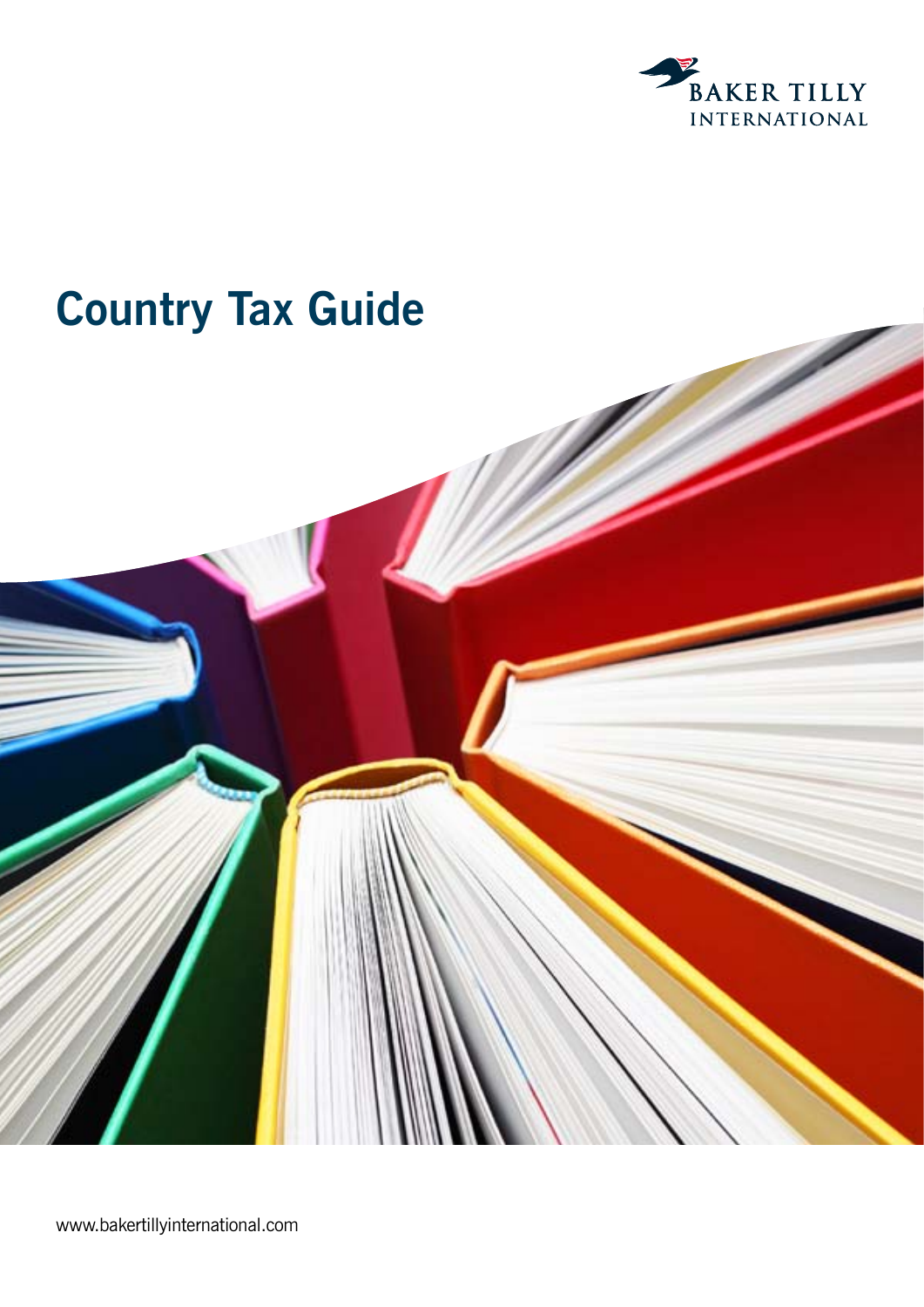

# **Malta**

# **International Tax Contact**

Baker Tilly Sant www.bakertillysant.com

Donald Sant d.sant@bakertillymalta.com

Level 5, Rosa Marina Building 216 Marina Seafront Pieta. PTA 9041 Malta

T: +(356) 20109500 F: +(356) 20109501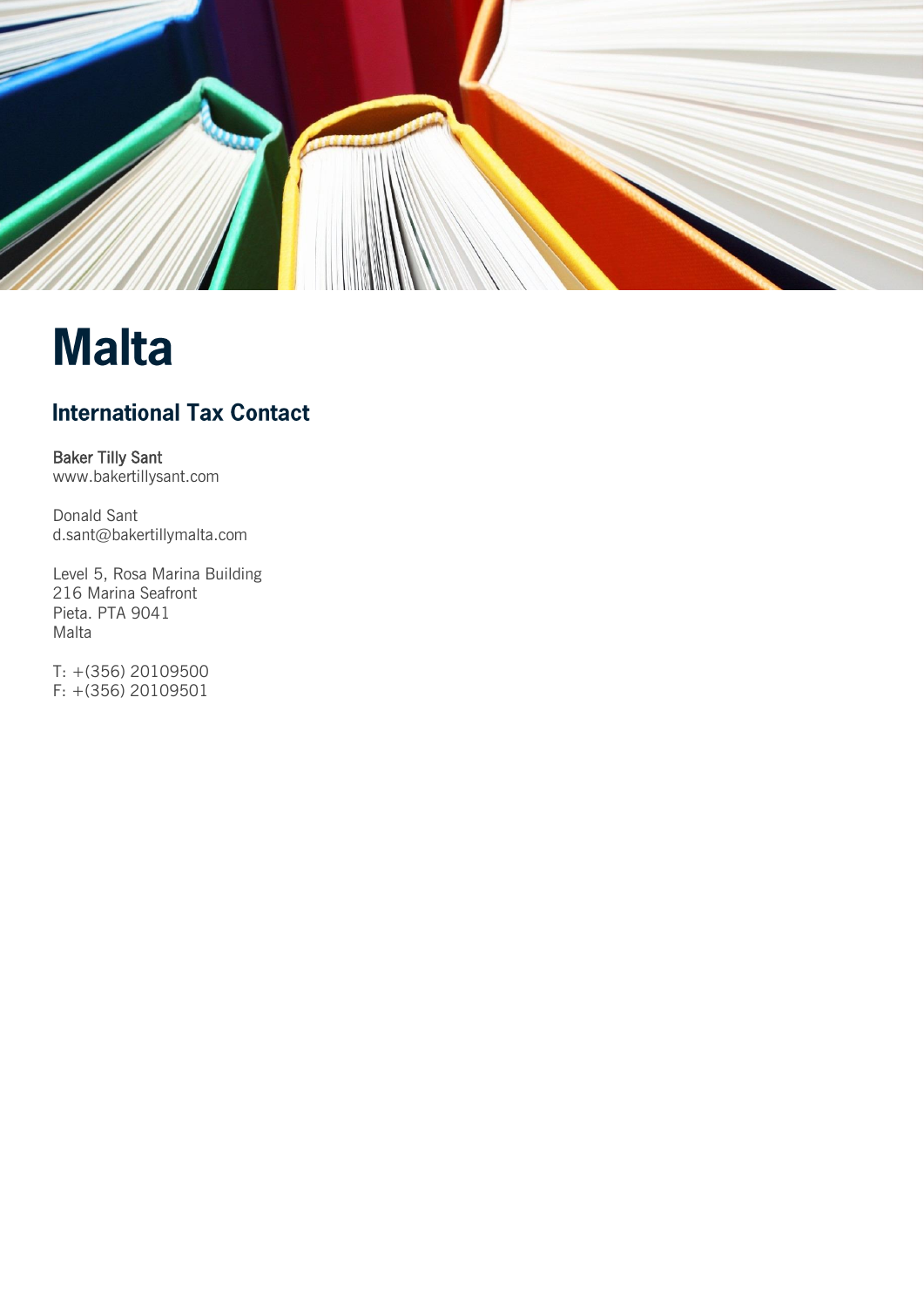Facts and figures as presented are correct as at 29 August 2016.

#### **Corporate Income Taxes**

A company is ordinarily resident and domiciled in Malta if it is incorporated in Malta. A company is resident in Malta if its control and management are exercised in Malta. Companies that are both ordinarily resident and domiciled in Malta are subject to tax on their worldwide income. Companies that are either resident or domiciled in Malta are subject to tax on their Maltese source income and on income received in Malta (excluding capital gains arising outside of Malta regardless of where the gain is received). Companies that are neither resident nor domiciled in Malta are generally subject to tax on their Maltese source income, subject to the terms of any relevant tax treaty.

The corporate income tax rate is 35%.

Taxable income generally includes any taxable capital gains (eg in respect of share transfers), subject to exemptions (including the participation exemption). A separate tax applies to transfers of immovable property, see "Other Taxes".

Unutilised losses can generally be carried forward indefinitely. Losses cannot be carried back.

Group relief provisions are available in Malta which permits qualifying companies to offset losses against the profits of another company in the same group.

The tax year is generally the calendar year. The tax authority may authorise the use of an alternative tax period at the request of the taxpayer.

Tax returns are generally due for filing by the date in the return provided by the tax authority.

Companies are generally required to make three provisional payments of corporate income tax (certain exclusions apply). Any remaining corporate income tax due is payable by the deadline for filing the corporate tax return.

## **Personal Taxes**

Individuals that are both ordinarily resident and domiciled in Malta are generally subject to tax on their worldwide income. Individuals that are either resident or domiciled in Malta are subject to tax on their Maltese source income and on income received in Malta (excluding capital gains arising outside of Malta regardless of where the gain is received). Individuals that are neither resident nor domiciled in Malta are generally subject to tax on their Maltese source income, subject to the terms of any relevant tax treaty.

Single resident individuals and married individuals computing their income separately are generally subject to personal income tax at the following rates (subject to deductions and allowances):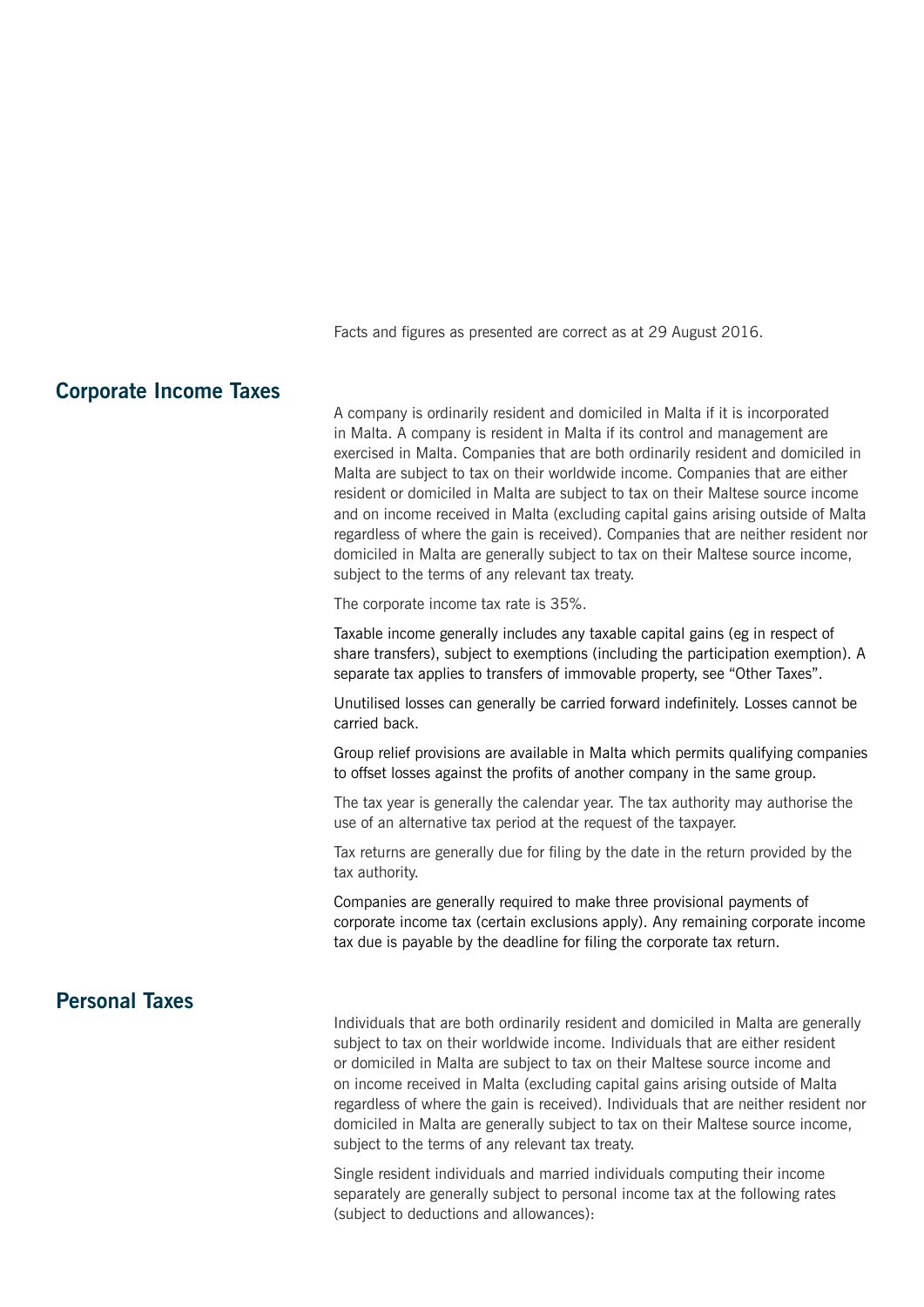| Taxable Income (EUR) | Tax Rate (%) |
|----------------------|--------------|
| Up to $9,100$        |              |
| $9,101 - 14,500$     |              |
| $14,501 - 60,000$    | 25           |
| 60,001 and over      |              |

Different income bands apply to qualifying parents and to married couples computing their income jointly.

Non-resident individuals are generally subject to personal income tax at the following rates (subject to deductions and allowances):

| Taxable Income (EUR) | Tax Rate $(\%)$ |
|----------------------|-----------------|
| Up to 700            |                 |
| $ 701 - 3,100$       |                 |
| $ 3,101 - 7,800 $    |                 |
| $ 7,801$ and over    | 35              |

There are various special tax regimes available to qualifying individuals, including the rules for Highly Qualified Persons, the Malta Retirement Programme, the Global Residence Programme, and the Residence Programme.

Taxable income generally includes any taxable capital gains (eg in respect of share transfers), subject to exemptions. A separate tax generally applies to transfers of immovable property situated in Malta, see "Other Taxes".

There is no wealth tax.

### **Employment Related Costs and Taxes**

**Fringe benefits**

There is no separate fringe benefits tax. Unless specifically exempt, the taxable value of benefits-in-kind form part of the income of individuals and are subject to income tax.

**Social security costs**

Employers and employees are required to make statutory social security contributions (Class I contributions). Employers and employees each pay the same amount, which in most cases amounts to 10% of salary up to a prescribed maximum.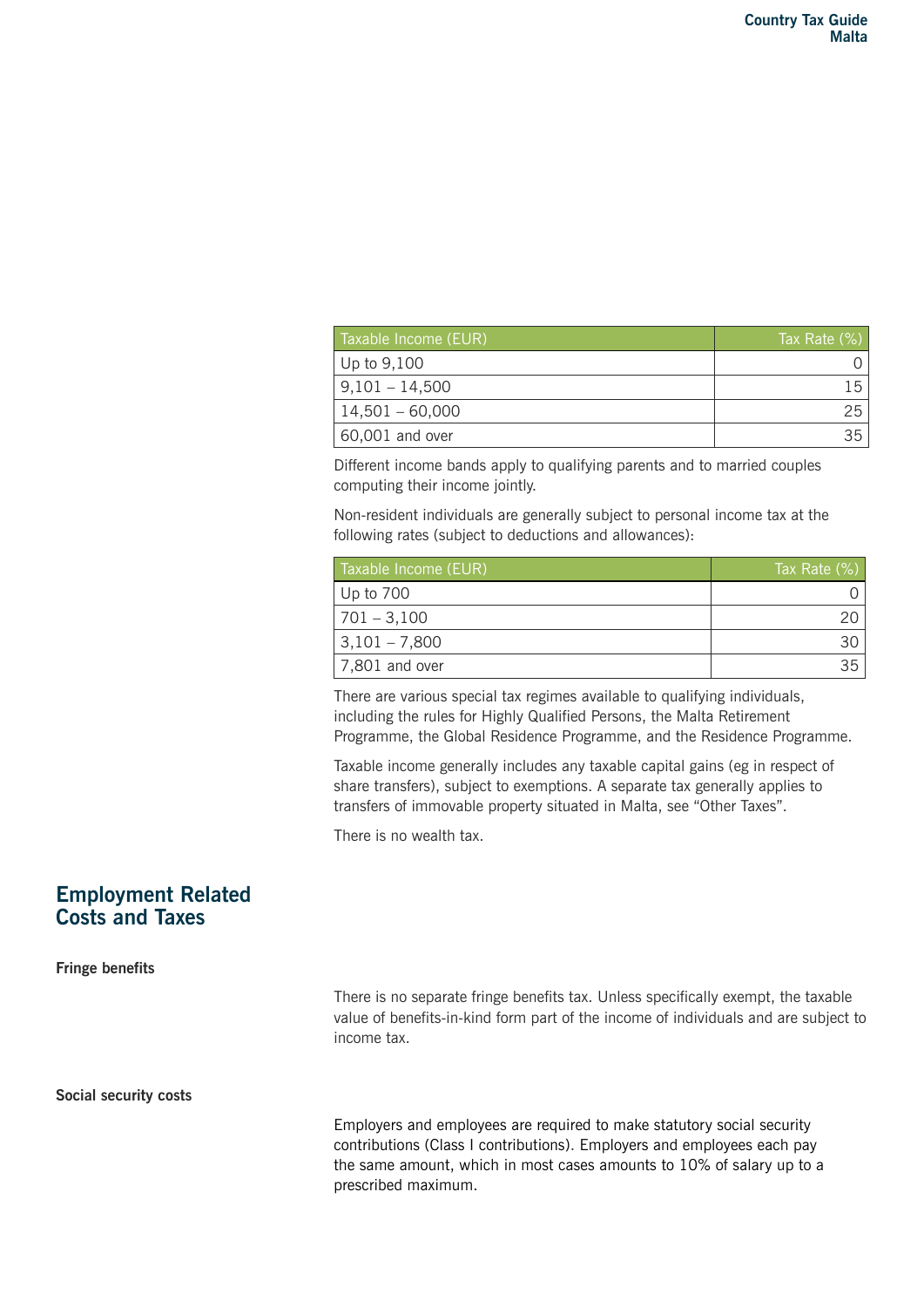Private sector employers are required to contribute to a maternity leave fund, generally at the rate of 0.3% of salary.

The basis of assessment is gross weekly salary (or the weekly equivalent of monthly salary).

#### **Withholding Taxes on Payments Abroad**

There is generally no withholding tax on dividend, interest and royalty payments made abroad (if conditions are complied with).

#### **Value Added Tax (VAT)**

VAT is generally levied on the supply of goods and services in Malta, on the intra-Community (EU) acquisition of goods, and on the importation of goods.

The standard VAT rate is 18%. A reduced rate of 7% applies to licensed accommodation services and the use of sporting facilities. A reduced rate of 5% applies to certain supplies, including electricity supplies, certain confectionery, medical accessories, aids for the disabled, printed matter such as books, domestic care services, and admission to museums, art exhibitions, concerts and theatres. Certain supplies are VAT exempt with credit, including exports, international transportation services, pharmaceutical goods, and food for human consumption (excluding food supplied by caterers). Certain supplies are VAT exempt without credit, including qualifying immovable property rentals, financial and insurance services, cultural and religious services, health and welfare services, and education services.

There are three categories of VAT registration:

- Article 10 standard registration obligatory for taxable persons with turnover exceeding the prescribed annual threshold or who supply services within the territory of an EU Member State and optional for others
- Article 11 small undertaking registration "VAT exempt" registration applies to taxable persons considered to be small undertakings, ie with turnover not exceeding the prescribed annual registration thresholds, but which do not fall under the exemption threshold, and
- Article 12 registration obligatory for non-taxable legal persons or for taxable persons (individuals and companies) not registered under Article 10, intending to make intra-community acquisitions of a total value exceeding the annual acquisitions threshold.

Businesses that do not exceed the thresholds are considered to be small undertakings for VAT purposes. The thresholds vary according to the principal nature of the supply (category of activity), but the amount of turnover is based on the total value of all supplies. The VAT registration annual turnover thresholds are as follows: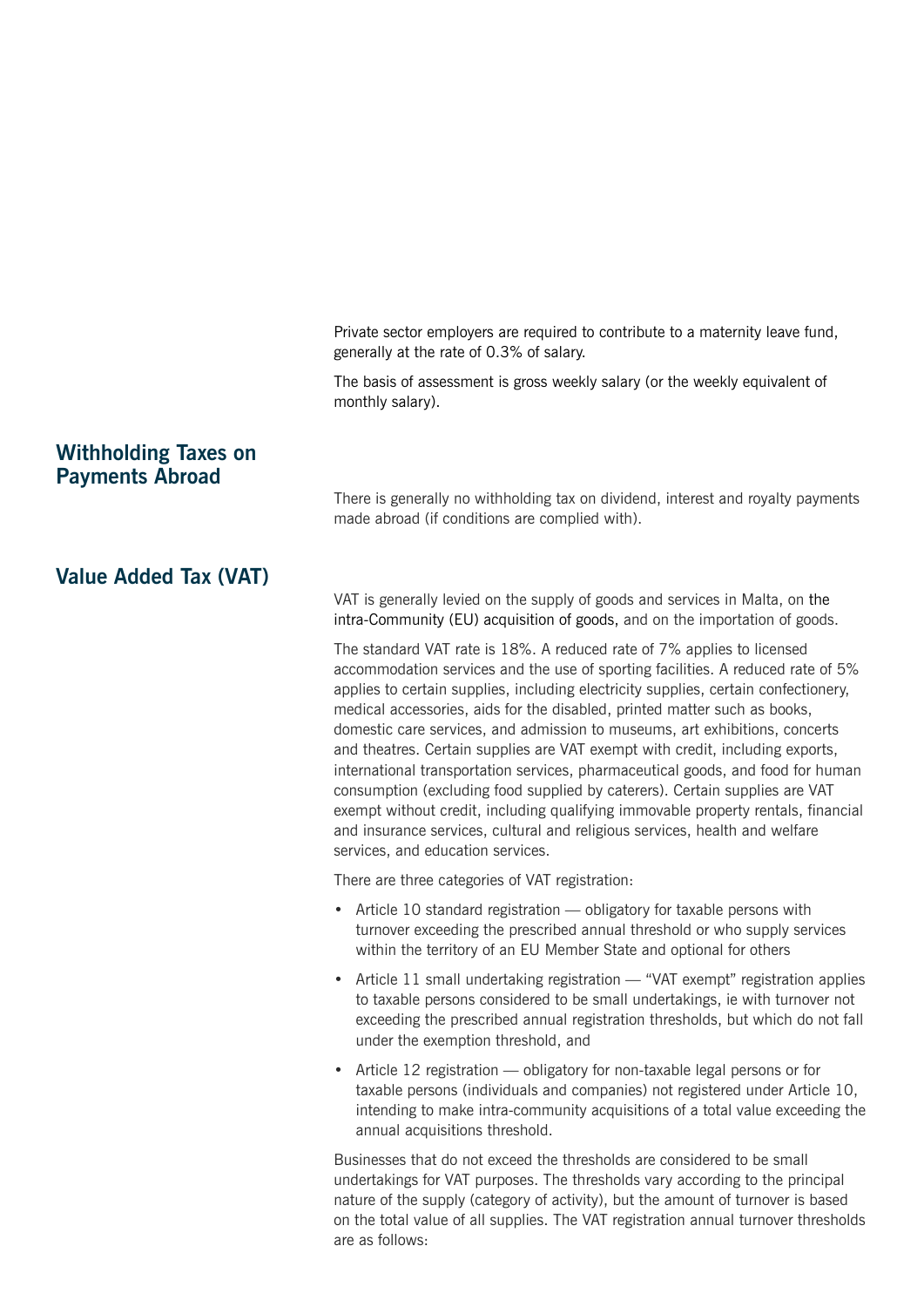| <b>Economic Activity</b>                                 | Entry Threshold (EUR) | <b>Exit Threshold (EUR)</b> |
|----------------------------------------------------------|-----------------------|-----------------------------|
| Mainly the supply of<br>goods                            | 35,000                | 28,000                      |
| Mainly the supply of<br>services with low value<br>added | 24,000                | 19,000                      |
| Other                                                    | 14,000                | 12,000                      |

The annual acquisitions threshold for registration under Article 12 is EUR10,000.

The annual threshold for distance selling of goods within the EU is EUR35,000.

Registered traders can generally recover the VAT with which they themselves are charged on their purchases of goods and services, subject to conditions and possible exceptions.

## **Other Taxes**

| <b>Stamp duty</b>               |                                                                                                                                                                                                                                                                                                                                                                                                   |
|---------------------------------|---------------------------------------------------------------------------------------------------------------------------------------------------------------------------------------------------------------------------------------------------------------------------------------------------------------------------------------------------------------------------------------------------|
|                                 | Stamp duty applies generally on documents effecting transfers of immovable<br>property or shares and generally at the rate of 2% or 5%. Subject to exceptions,<br>life insurance policies are generally subject to stamp duty at the rate of 10%<br>(0.1% for certain policies that are not renewable annually), and non-life<br>insurance policies are subject to stamp duty at the rate of 11%. |
| Excise taxes                    |                                                                                                                                                                                                                                                                                                                                                                                                   |
|                                 | Excise taxes are imposed on certain goods, including alcohol, alcoholic<br>beverages, tobacco products, energy products, mobile telephone services, and<br>cement.                                                                                                                                                                                                                                |
| Immovable property transfer tax |                                                                                                                                                                                                                                                                                                                                                                                                   |
|                                 | Transfers of immovable property situated in Malta are generally subject to tax at<br>the rate of 8% of the transfer value (the higher of the consideration received and<br>the market value of the property transferred), subject to exemptions. Rates of<br>2%, 5%, 7%, 10% and 12% apply to certain transfers.                                                                                  |
| <b>Other taxes</b>              |                                                                                                                                                                                                                                                                                                                                                                                                   |
|                                 | Other taxes in Malta include an eco-contribution, motor vehicle registration tax,<br>and gaming tax.                                                                                                                                                                                                                                                                                              |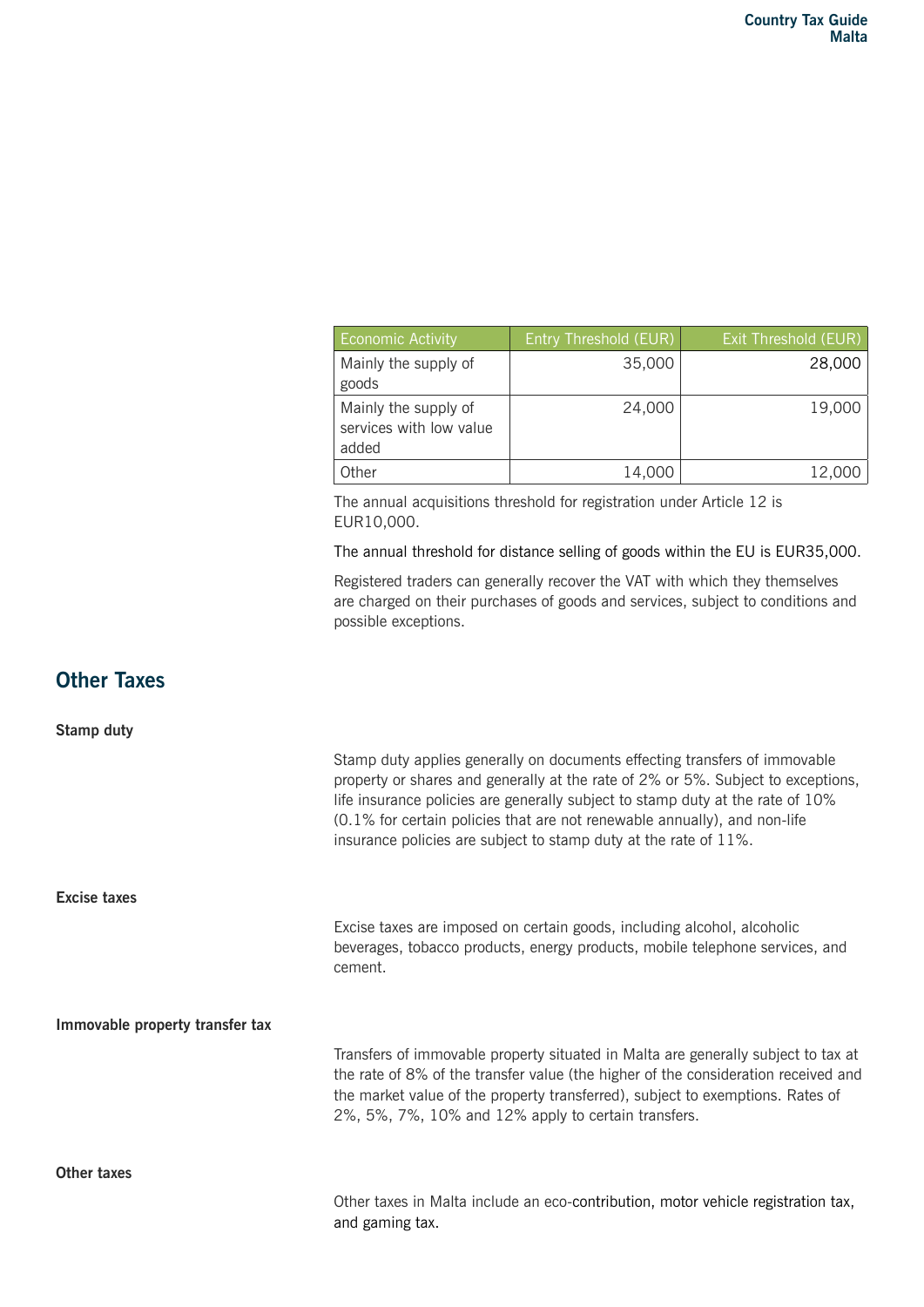### **Tax Incentives for Businesses**

**Research and development (R&D) expenditure**

> Under the Income Tax Act, qualifying scientific research expenditure may be deducted from taxable income. Furthermore, taxpayers may choose to deduct 150% of qualifying scientific research expenditure from their taxable income, subject to a maximum annual deduction of 5% of turnover. Any unutilised deduction may be carried forward to subsequent tax years.

Businesses may be eligible for tax credits or cash grants in respect of expenditure on qualifying industrial R&D or experimental development projects that may contribute to the economic development of Malta. The assistance available ranges from 25% to 80% of eligible costs, depending on the type of project and the size of the business. Any unutilised R&D tax credits may be carried forward to subsequent tax years. This incentive is available until 31 December 2020.

#### **Investment incentives**

Initial investments, and the expansion and development of existing businesses, may be eligible for investment aid tax credits. Eligible investments vary depending on factors such as the size of the business, and eligible activities include manufacturing, information technology, call centre activities, R&D and innovation, eco-innovation, waste treatment and environmental solutions, biotechnology, pharmaceuticals, Freeport and logistic operations, and hotels or guest houses.

The tax credit is based either on the tangible and intangible investments costs, or the value of wage costs (as defined). For qualifying investment projects started before 31 December 2017, the maximum tax credit available ranges from 15% to 35%, depending on the size or type of the business. For large investment projects in excess of EUR50m, only half of the applicable tax credit percentage applies on qualifying expenditure between EUR50m and EUR100m. No tax credits are granted in respect of expenditure in excess of EUR100m.

Any unutilised investment tax credits may be carried forward to subsequent tax years.

#### **Enterprise support incentives**

Under the Malta Enterprise Act, qualifying projects that may make a substantial contribution to the development of Malta's economy and that are consistent with the aims and objectives of the Government may benefit from support.